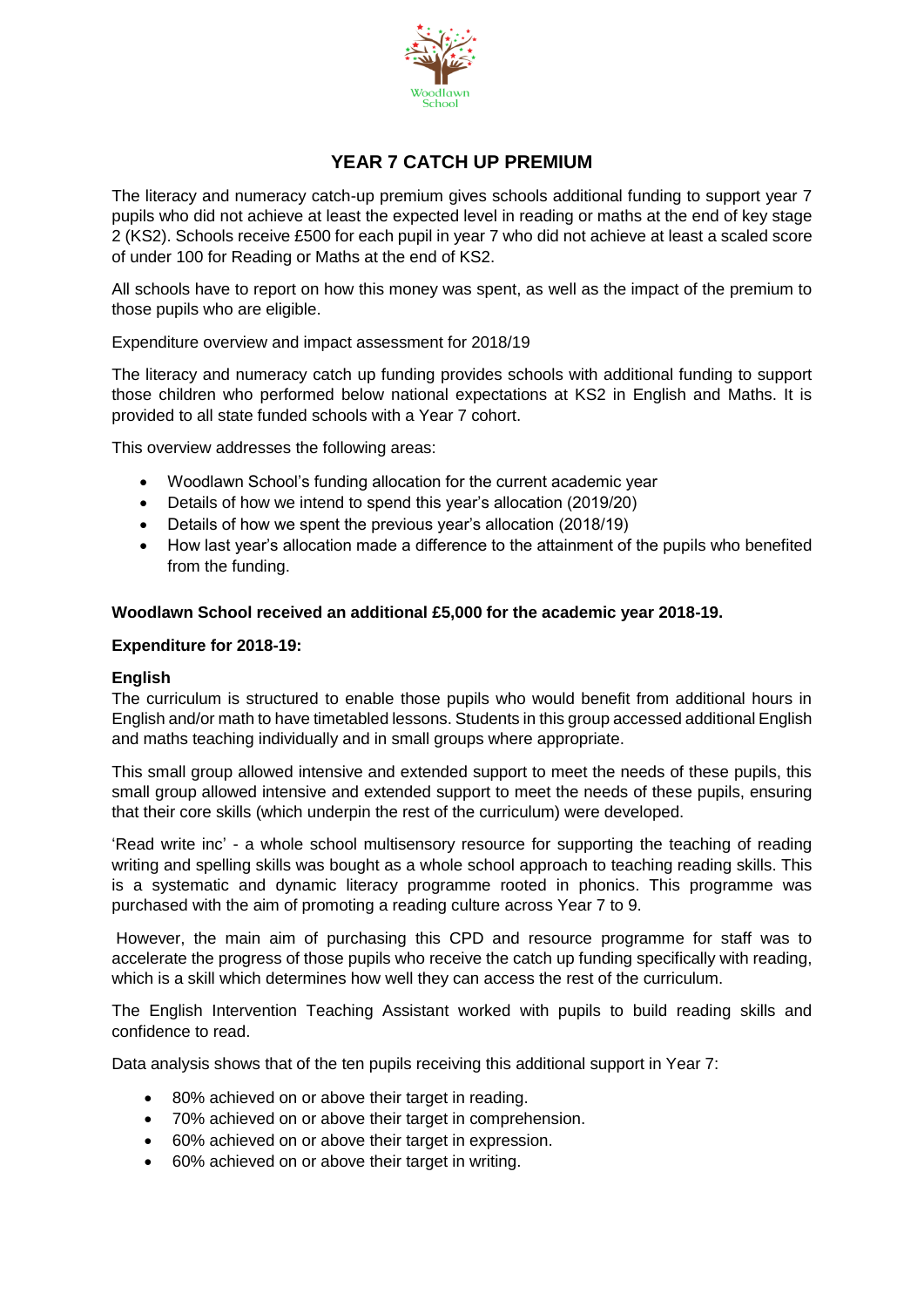

## **Maths**

All staff refreshed their training in the use of Numicon. This resource supports concept building through practical mathematical activities.

Further CPD includes: 'Talk 4 Maths' which is an approach developed in school to support pupils understanding of maths.

The class teaching assistants worked with the Year 8 pupils to build confidence in maths and to develop understanding of core skills set in a problem solving context.

Data analysis shows that of the ten pupils receiving this additional support in Year 7:

- 75% achieved on or above their target in using and applying.
- 87% achieved on or above their target in number.
- 87% achieved on or above their target in shape space and measures.

Of the Yr 7 cohort one pupil presents with more complex SEN and was supported in their English curriculum with additional resources including additional SALT intervention through a class project to maximise integrated therapy and education.

# **Year 7 catch up actions 2018-19**

Woodlawn School is determined to support students who have not made national expected progress in either or both of English and Maths to ensure that core skills are developed.

This is to embed success in English and Maths, but also so that students can be successful across a diverse and rich range of subjects with a core literacy and numeracy base.

| <b>Strategy</b>                                  | <b>Additions</b>                                  |
|--------------------------------------------------|---------------------------------------------------|
| Termly assessment of progress and where          |                                                   |
| necessary, adjusted approaches.                  |                                                   |
| Reader<br>through<br>programme: promoted         | Tracking systems for reader programme pupils      |
| intensive focus on ensuring that students of all | combined with priority reader focus in library    |
| abilities are actively reading for meaning.      | each week for reluctant/less<br>lessons           |
|                                                  | competent readers                                 |
| Extra English sessions: students who are less    |                                                   |
| secure in English will receive additional        | Additional staffing will ensure timetabled skill- |
| lessons.                                         | based lessons from an additional member of        |
|                                                  | staff.                                            |